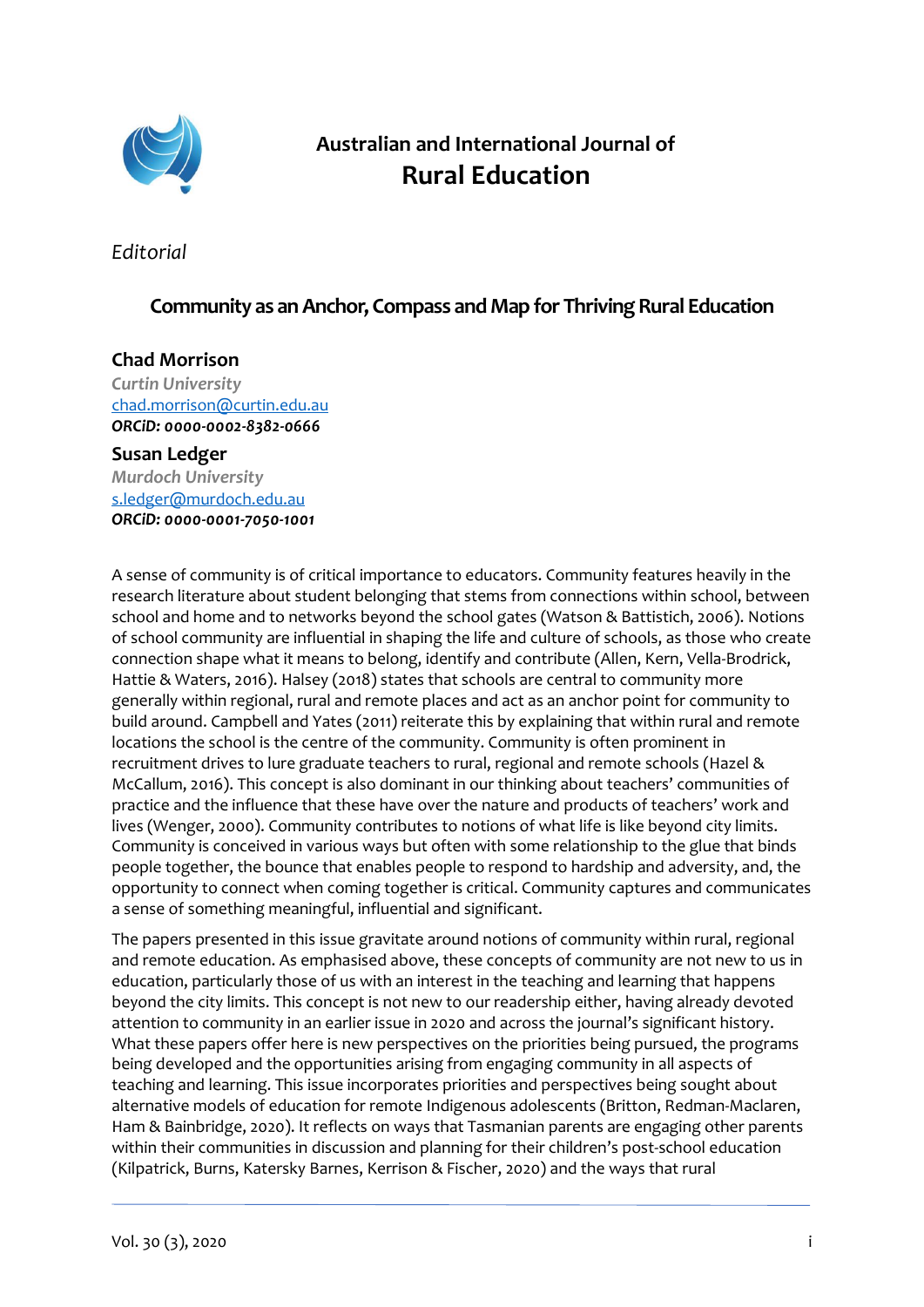undergraduate students are finding community and capacity through their academic mentors (Burns, 2020). The issue explores preservice teachers' notions of readiness for teaching in rural and remote schools following targeted placement activities (Hudson, Young, Thiele & Hudson, 2020) and considers the ongoing professional learning needs of mathematics teachers and the opportunities afforded by their communities of practice (Bui et al., 2020). As a concluding note, this issue incorporates insights gained from the other side of the world, where the experiences of teachers crying in cupboards provides valuable insights about what communities offer their teachers (Burns, Fogelgarn & Billett, 2020).

Each of these papers provides insights and perspectives about the ways that communities operate, often overtly and often surreptitiously, to contribute to the educational outcomes for those people it holds dear. The implications of these diverse perspectives say something about the strength of the fabric that is community within regional, rural and remote education and why we continue to return to this notion when we have something important to explore within these places. Returning to Halsey's (2018) advice, these papers point to the notion of community acting as an anchor, keeping the community grounded and stable. Moreover, through these papers community appears as a compass, emphasising courses of action to help navigate complexity and challenge. They also situate community as a map that articulates what is already known and familiar within these places and how this informs new ways of tackling new and persistent challenges. In these ways, these papers return us to important themes that White (2015) draws together. These include the funds of knowledge (Moll, Amanti, Neff & Gonzalez, 1992) communities draw on, the rural social spaces that characterise community (Reid et al., 2010), and place consciousness (Gruenewald, 2003). Importantly, White (2015), like the authors of these papers, adopts a rural standpoint when approaching this work. This means that the narrative that runs through this issue is one of engaging with, being part of, and honouring the communities with which they work (White, 2015).

The first paper, by Britton et al. (2020), provides a systematic review of literature exploring the attributes of alternate models of education for remote Aboriginal and Torres Strait Islander adolescents not engaged in education programs. These models of education exist to support students whose needs are not met through mainstream approaches. Wilson, Stemp and McGinty (2011) highlight characteristics of best practice within alternate models developed for disengaged youth and expand this to include targeted features necessary within education settings specifically. Central to this agenda is a concentration on school as community, with relationships between teachers and students being seen as the most distinctive feature of alternate models (Raywid, 1982). The outcomes of alternate models identified through this review include: increased participation, belonging and engagement in community; identity formation through closer ties with community; fostering relationships, including closer connections with elders; providing safe spaces within communities; strengthened links to family and community; involvement in decision making within community; enhanced relationships of trust within community; and, meaningful engagement in things that matter within community (Britton et al., 2020). The development of these alternate models begins with community and is anchored by the important work that is undertaken within them (Lopes, Flouris & Lindeman, 2013).

The second paper, by Kilpatrick et al., (2020), speaks to the heart of community through an examination of an initiative developed to increase parents' ability to support their children's current and future education pathways. This initiative was implemented within Tasmanian disadvantaged communities and positioned parents to engage other parents within their own community to raise awareness, agency and outcomes for their children. Parents are particularly influential when it comes to their own children's choices about education pathways (Fischer, Barnes & Kilpatrick, 2017). Equally, rural children's educational aspirations are responsive to their location and socio-economic disadvantage (Gale & Parker, 2015). Additionally, the aspirations of Australia's rural youth are related to their attachment to their communities (Webb, Black,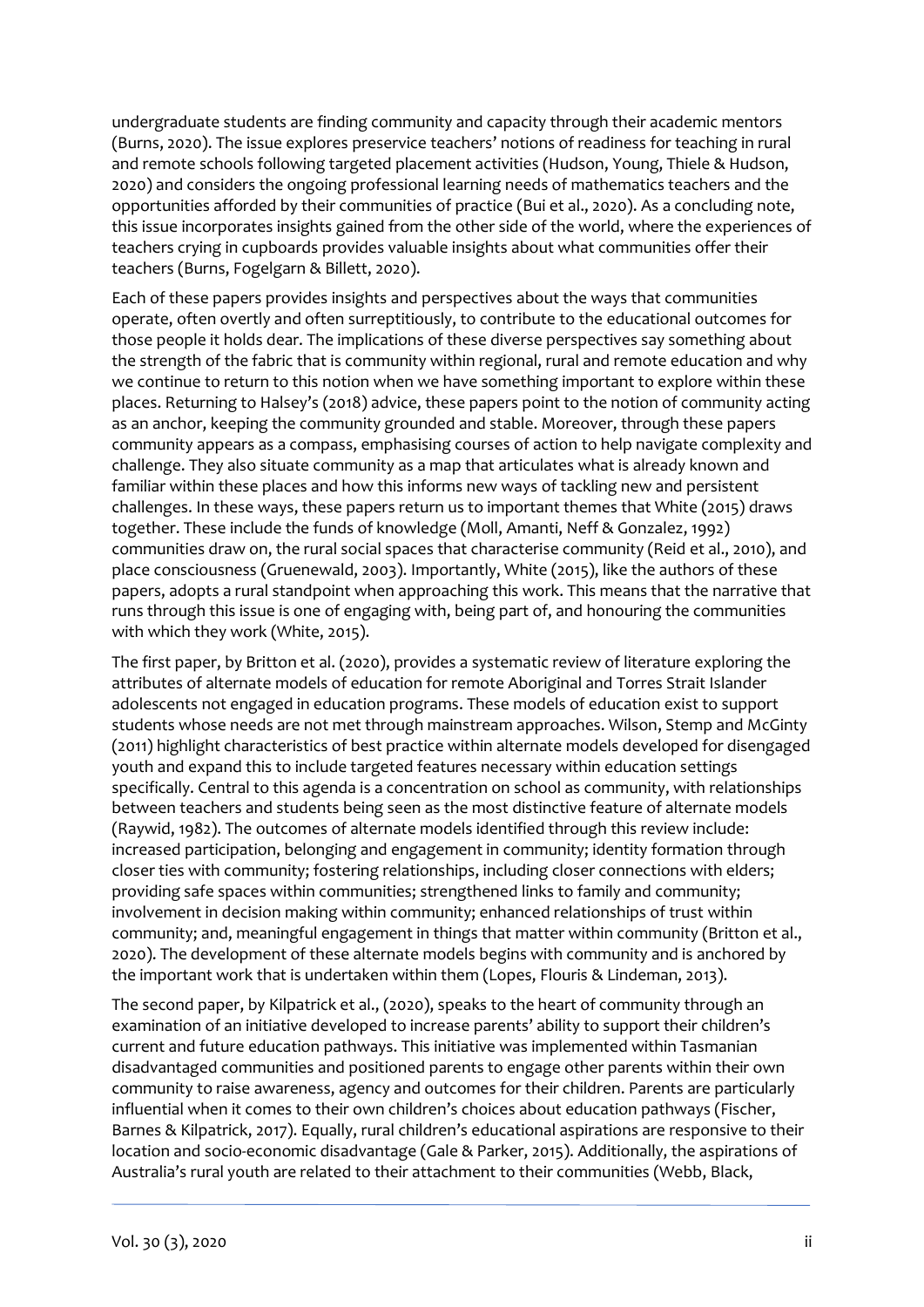Morton, Plowright & Roy, 2015). In these ways, community serves as a map to rural children and young people about where they want to go and how they want to get there. Kilpatrick et al. (2020) report here on the ways that their project combined these insights with customised program design (incorporating the use of community settings) to provide a compass to parents in order to contribute to aspiration setting.

The third paper, by Burns (2020), offers insights into the community building occurring within and through an academic community within its rural context. This paper provides a reflexive autobiographical narrative of the space exploring undergraduate engagement in a range of themes including an underpinning passion for teaching, extending an ethic of care to students and a commitment to follow the mentoring journey wherever the interaction led. This community-building endeavour focused its attention on a diverse range of priorities, products and outcomes, with academic community building being a product of students' participation, engagement, development, re-direction, responses and actions. Gathering data on the impact of these experiences, both from the academic mentor and the mentees, represents an opportunity to extend understandings of the social impact for those involved (Gershenfeld, 2014). Such programs are known to contribute to academic and other outcomes for undergraduate students, including rural students (Beltman, Samani & Ala'i, 2017).

In the fourth paper, Hudson (an advocate for rural education) et al. (2020) explore the opportunities and priorities for preparing preservice teachers for career entry in rural and remote schools. There is a need to provide pathways to get graduate teachers into these locations (Halsey, 2018) and targeted professional experience placements positively impact on preservice teachers' willingness to leave the city (Hudson & Hudson, 2019). These opportunities draw on important understandings about the positive contributions of social interactions between preservice teachers and members of the school community (Ledger, Vidovich & O'Donoghue, 2014). These are essential in establishing a sense of belonging and connectedness for preservice teachers (Andrews, 2011) and become influential in advice preservice teachers themselves offer to those thinking about rural and remote teaching pathways. Of the advice preservice teachers offered, they emphasised the importance of preservice teachers building relationships with their host communities (Hudson et al., 2020).

The fifth paper, by Bui et al. (2020) emphasises the need for ongoing, localised professional learning for regional, rural and remote teachers. Australian early career teachers are overrepresented in rural schools (Thomson & Hillman, 2019), and these teachers have complex professional learning needs (Herrington, Herrington, Kervin & Ferry, 2006). Many of these teachers grapple with the rigours of being new to the profession (McCallum & Hazel, 2016) while also attending to the associated challenges of teaching in small communities, including having to teach out of field (Kenny, Hobbs & Whannell, 2019). The opportunities that bring them to these rural schools often do little to enhance the work that they do once they arrive (White, 2019). Equitable access to targeted, high quality professional development is often a challenge for these teachers, with travel time to access these opportunities sometimes greater than the time spent in professional development sessions (Broadley, 2012). The small size of many of these schools also exacerbate the challenges, making it difficult for communities of practice to flourish (Bui et al., 2020). These factors combine to make it difficult for teachers to establish communities of practice in the ways that Wenger (1998) emphasised, through shared language, practices, objectives and activities that are central to their work. In response, Bui et al. (2020) promote the development of an online support system to establish a community of practice for regional, rural and remote mathematics teachers. This is intended to facilitate teachers' synchronous and asynchronous engagement across time and distance through a variety of modes and across a range of networks and activities that meet their individual, local and evolving professional learning needs (Trust, Krutka & Carpenter, 2016).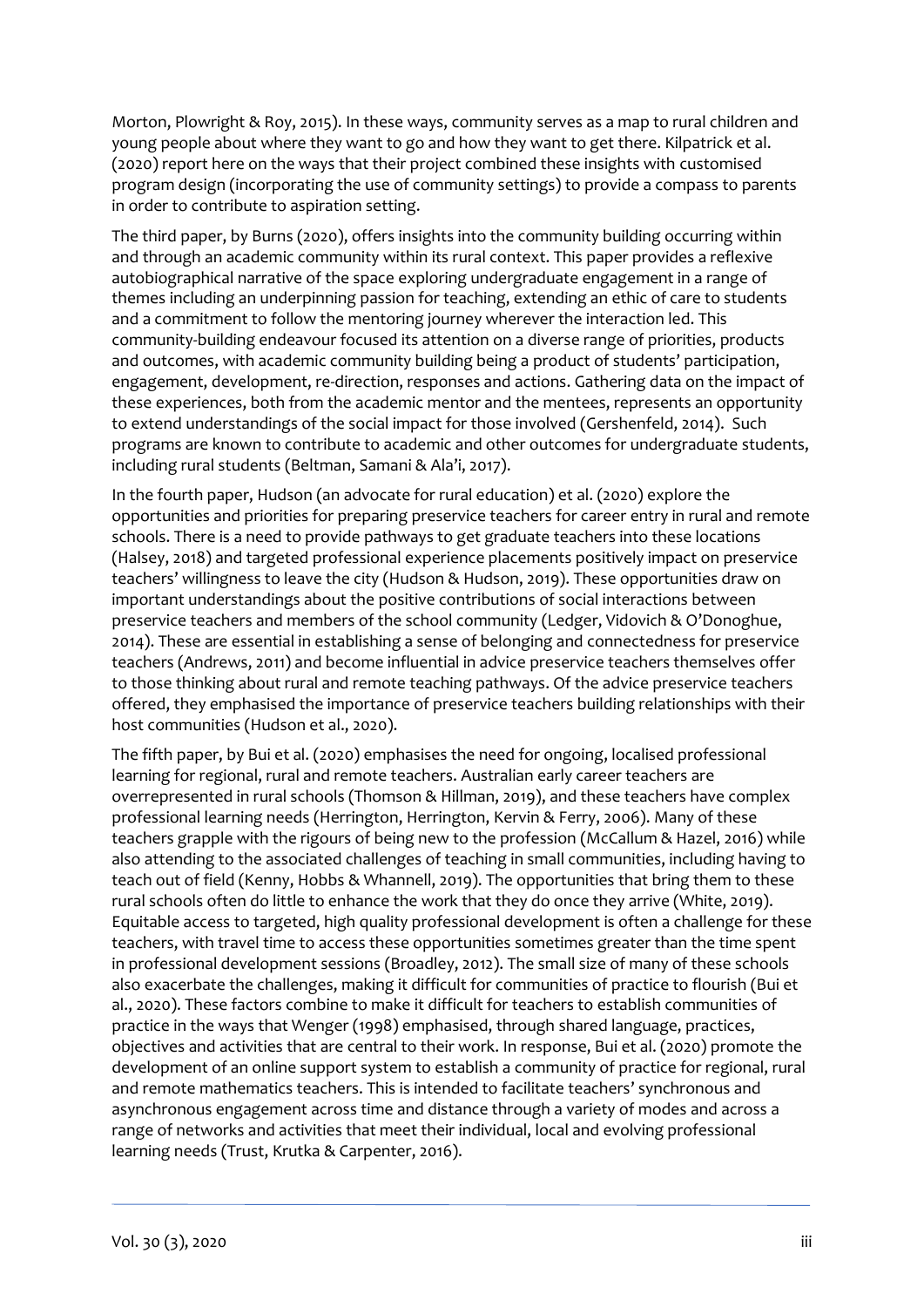The final paper concludes the issue with a review of Bricheno and Thornton's (2016) *Crying in cupboards: What happens when teachers are bullied?* Burns et al. (2020) explore the insidious nature of bullying of teachers and problematise the phenomenon as one rarely spoken about. The realisation that bulling behaviour is originating from within the profession is difficult to digest, given our belief in community as a compass for our work as educators. Nevertheless, these behaviours are laid bare through encounters with teachers crying in their cupboards and experiencing declining health as a result of those who they would otherwise find community with and through. A possible explanation for this bullying behaviour is offered in the increasing performativity, accountability and external monitoring of education and the culture it promotes (Ball, 2003), related within this book to the rise and influence of Ofsted (Bricheno & Thornton, 2016). The antithesis of such deteriorating relationships between teachers is perhaps the collegiality and relationships sometimes found between teachers within remote schools (Jarzabkowski, 2003). Many early career teachers experience career entry as a difficult time as they are often left to rely on their personal resilience to overcome the challenges associated with remote teaching (Sullivan & Johnson, 2012). Related to this is the quality of relationships with teaching colleagues, school leaders, students and the broader community. These relationships are critical in relation to teachers' intentions to remain in or leave the profession (Mason & Poyatos Matas, 2015). Clearly, a breakdown in the interpersonal relationships between teachers and a separation from their community are critical factors in the recounts of Bricheno and Thornton's participants, reflected in their recounts about lives shattered and of failing health. Such recounts also resonate with the identity work of early career teachers as they attempt to make sense of their teaching selves amidst the complexities of their contexts, for better or worse (Jarzabkowski, 2003; Morrison, 2013; Pearce & Morrison, 2011).

As we look back on Volume 30, Issue 1 of the journal and reflect on the connections between regional, rural and remote education and health (Ledger, 2020), we are reminded that community provides the map for thriving education in these contexts. These intertwined themes of healthy, connected and thriving communities shape education and are shaped by it, therefore community shows us what is already known within these contexts and what to navigate with care. We also see that community provides the compass that reorientates the new and the established and the novice with the experienced. Moreover, community provides the anchor that grounds all within these places. This current issue emphasises the opportunities that our authors are taking to engage community in this important work.

#### **References**

- Allen, K., Kern, M.L. Vella-Brodrick, D., Hattie, J., & Waters, L. (2016). What schools need to know about fostering school belonging: A meta-analysis. *Educational Psychology Review*, 1-34.
- Andrews, H. A. (2011). Supporting quality teaching with recognition. *Australian Journal of Teacher Education, 36*(12), 59-70.<http://dx.doi.org/10.14221/ajte.2011v36n12.5>
- Ball, S.J. (2003). The teacher's soul and the terrors of performativity, *Journal of Education Policy, 18*(2), 215-228.<https://doi.org/10.1080/0268093022000043065>
- Beltman, S., Samani, S., & Ala'i, K. (2017). *Mentoring programs and equity groups: the Australian story.* National Centre for Student Equity in Higher Education, Perth: Curtin University.
- Bricheno, P., & Thornton, M. (2016). *Crying in cupboards: What happens when teachers are bullied?* Kibworth-Beauchamp, UK: Troubador.
- Britton, A., Redman-Maclaren, M., Ham, M., & Bainbridge, R. (2020). What attributes make an alternate model of education for remote Indigenous adolescents: a systematic review. *Australian and International Journal of Rural Education, 30*(3), 1-20.
- Broadley, T. (2012). Enhancing professional learning for rural educators by rethinking connectedness. *Australian and International Journal of Rural Education, 22*(1), 85-105.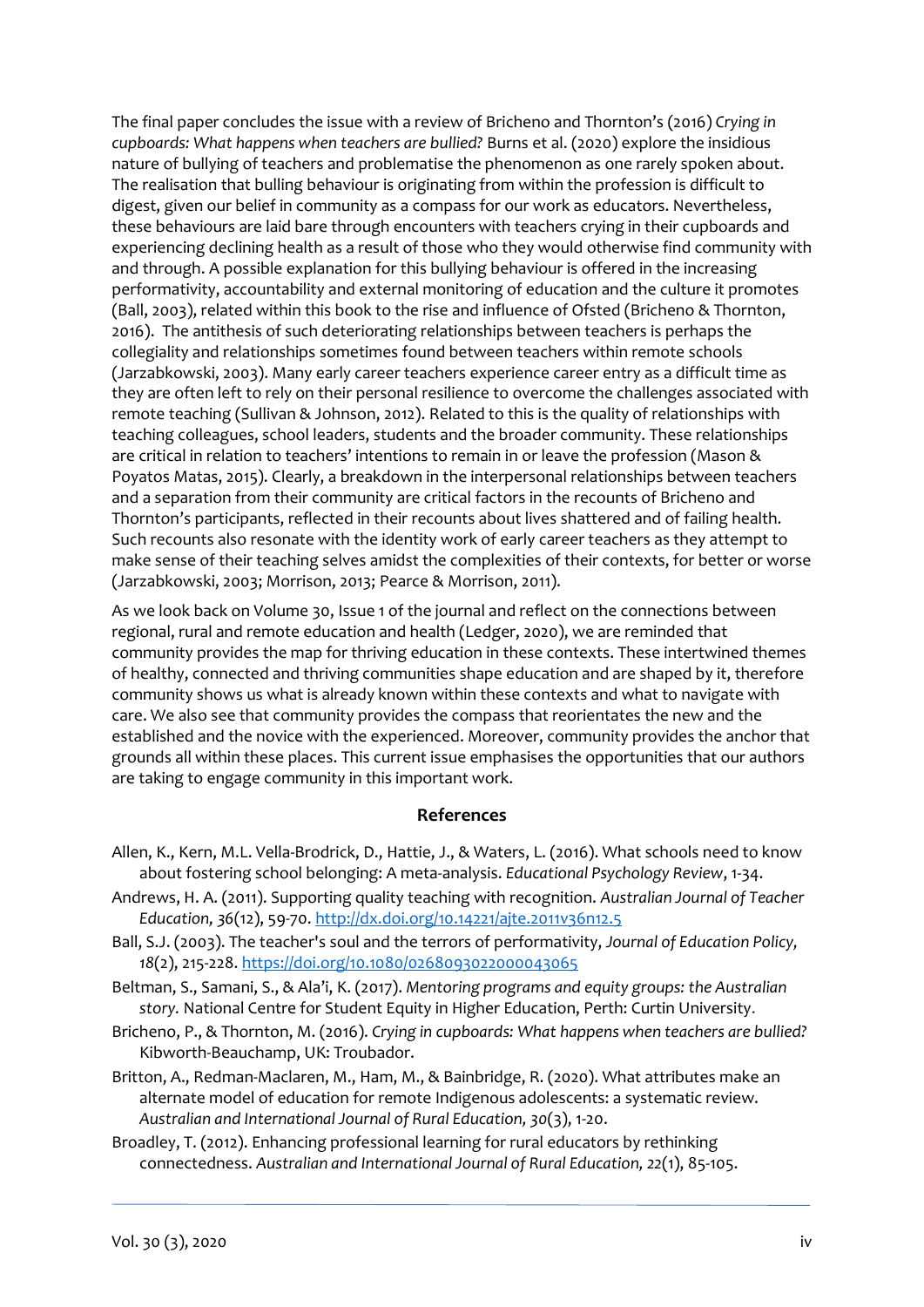- Bui, V., Woolcott, G., Peddell, L., Yeigh, T., Ellis, D., Lynch, D., Markopoulos, C., Willis, R., & Samojlowicz, D. (2020). An online support system for teachers of mathematics in regional, rural and remote Australia: What will it look like How will it work? *Australian and International Journal of Rural Education, 30*(3), 69-88.
- Burns, E.A. (2020). Mentoring undergraduate Bachelor of Arts students at an Australian university regional campus. *Australian and International Journal of Rural Education, 30*(3), 36-50.
- Burns, E.A., Fogelgarn, R., & Billett, P. (2020). Review: Bricheno, P., & Thornton, M. (2016). Crying in cupboards: What happens when teachers are bullied? *Australian and International Journal of Rural Education, 30*(3), 89-92.
- Campbell, A., & Yates, G. (2011). Want to be a country teacher? No, I am too metrocentric. *Journal of Research in Rural Education, 26*(4), 1-12.
- Fischer, S., Barnes, R. K., & Kilpatrick, S. (2017). Equipping parents to support their children's higher education aspirations: A design and evaluation tool. *Educational Review*, *71*(2), 198–217. <https://doi.org/10.1080/00131911.2017.1379472>
- Gale, T., & Parker, S. (2015). Calculating student aspiration: Bourdieu, spatiality and the politics of recognition. *Cambridge Journal of Education*, *45*(1), 81-96.
- Gershenfeld S. (2014). A Review of Undergraduate Mentoring Programs. *Review of Educational Research, 84*(3), 365-391. doi[:10.3102/0034654313520512](https://doi.org/10.3102/0034654313520512)
- Gruenewald, D. A. (2003). Foundations of place: A multidisciplinary framework for placeconscious education. *American Educational Research Journal, 40*(3), 619–654.
- Halsey, J. (2018). *Independent review into regional, rural and remote education: final report*. Canberra, ACT: Department of Education and Training.
- Hazel, S. & McCallum, F. (2016). The experience is in the journey: An appreciative case study investigating early career teachers' employment in rural schools. *Australian and International Journal of Rural Education, 26*(2), 19-33
- Herrington, A., Herrington, J., Kervin, L., & Ferry, B. (2006). The design of an online community of practice for beginning teachers. *Contemporary Issues in Technology and Teacher Education*, *6*(1), 120-132.
- Hudson, S., & Hudson, P. (2019). Please help me find staff for my rural and remote school: a model for teacher readiness. *Australian and International Journal of Rural Education, 29*(3), 1- 15.
- Hudson, S., Young, K., Thiele, C., & Hudson, P. (2020). An exploration of preservice teachers' readiness for teaching in rural and remote schools. *Australian and International Journal of Rural Education, 30*(3), 51-68.
- Jarzabkowski, L. (2003). Teacher collegiality in a remote Australian school. *Journal of Research in Rural Education, 18*(3), 139-144.
- Kenny, J., Hobbs, L., & Whannell, R. (2019). Designing professional development for teachers teaching out of field. *Professional Development in Education*, 1-16. <https://doi.org/10.1080/19415257.2019.1613257>
- Kilpatrick, S., Burns, G., Katersky Barnes, R., Kerrison, M., & Fischer, S. (2020). Parents matter: Empowering parents to inform other parents of post-year 10 pathway options in disadvantaged communities. *Australian and International Journal of Rural Education, 30*(3), 21- 35.
- Ledger, S. (2020). Editorial: Communities of practice: Global and local principles, policies, practicalities and participation. *Australian and International Journal of Rural Education, 30*(1), ivi.
- Ledger, S., Vidovich, L., & ODonoghue, T. (2014). *Global to local curriculum policy processes: the enactment of the IB in remote international schools.* Springer Series: Policy Implications of Research in Education (5). ISBN9783319087610